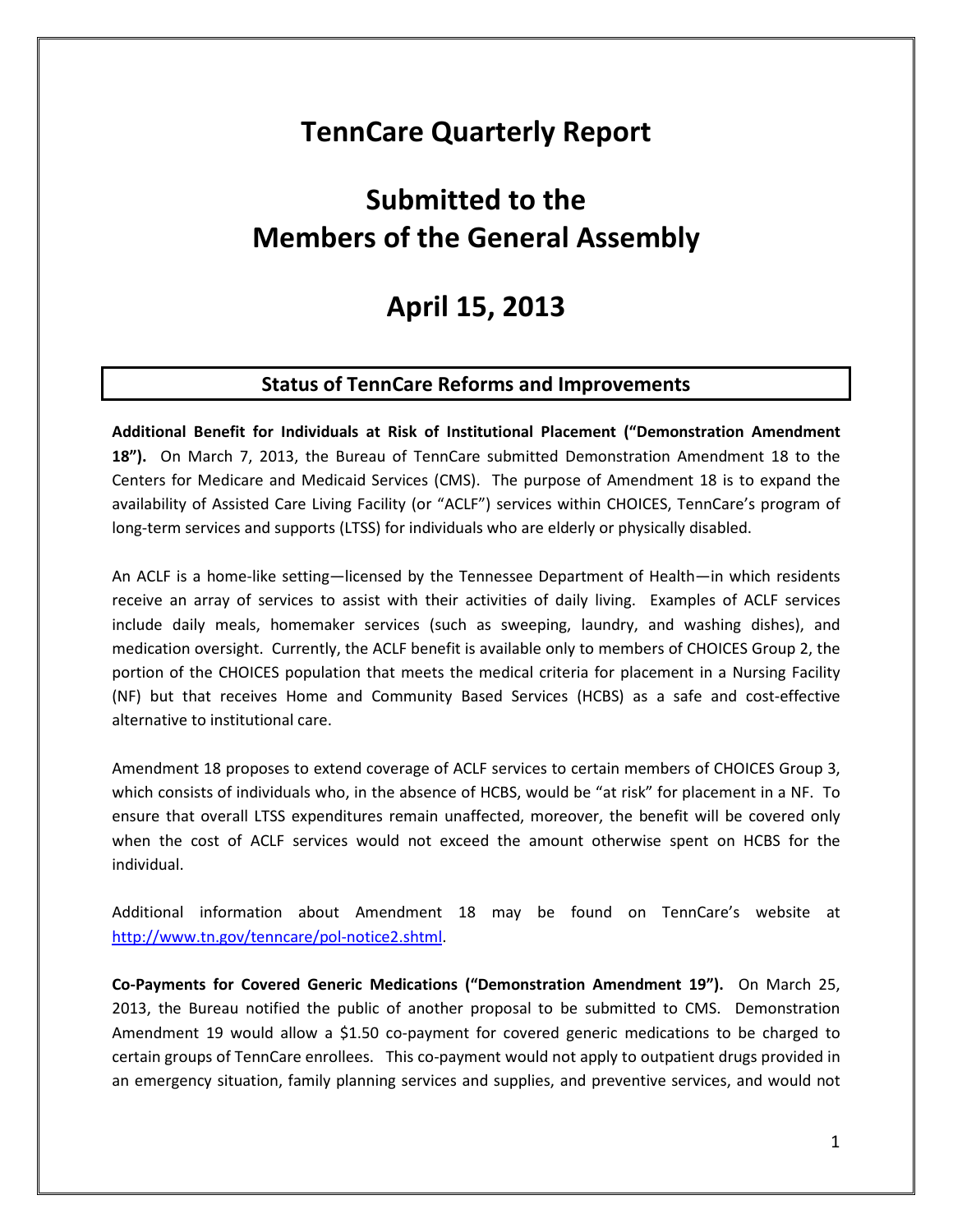be charged to such categories of enrollees as children in TennCare Medicaid, institutionalized adults, pregnant women, and adults who are receiving hospice services.

The request contained in Amendment 19 is an item recommended by TennCare for inclusion in its Fiscal Year 2014 budget.<sup>1</sup> Although the General Assembly has not yet acted on this recommendation, the Bureau must submit its request to CMS now to be able to implement the provision by October 1. Once the General Assembly has made a decision on the recommendation, the Bureau may amend or withdraw its request to CMS.

TennCare estimates that implementation of Amendment 19 would reduce State expenditures by \$2,112,300 (and total expenditures by \$6,122,600) during Fiscal Year 2014. The full text of the March 25 notice is available online at http://www.tn.gov/tenncare/pol-notice3.shtml.

**Standard Spend Down.** The TennCare Standard Spend Down (SSD) eligibility category opened to new enrollment for the sixth time on March 21, 2013 (following previous periods of open enrollment on October 4, 2010, February 22, 2011, September 12, 2011, February 21, 2012, and September 13, 2012). SSD is available through an amendment to the TennCare Waiver<sup>2</sup> and is designed to serve a limited number of persons who are not otherwise eligible for Medicaid but who are aged, blind, disabled, or the caretaker relative of a Medicaid-eligible child and who have enough unreimbursed medical bills to allow them to "spend down" their income to a low level known as the Medically Needy Income Standard (MNIS). The MNIS for a family of three in Tennessee is \$317 per month.

Each open enrollment period for SSD is hosted through a dedicated, toll-free telephone line staffed by representatives of Tennessee's Department of Human Services (DHS). An individual who is interested in enrolling in the program contacts the call center and answers questions designed to ensure that he does not already have TennCare coverage. Callers who are found not to be enrolled are mailed an application that must be completed and returned within 30 days.

On March 21, 2013, DHS received 2,500 calls—the limit established by the State to ensure timely processing of applications—in 45 minutes. Because of a technical problem with the phone system, however, the application limit was raised to include individuals who had not reached a DHS representative but whose phone numbers had nonetheless been automatically recorded by the system. Updated statistics on the number of applications received and the number of individuals enrolled in the SSD program will be included in the next Quarterly Report.

*John B.* **Case.** The *John B.* lawsuit addresses the adequacy of services provided by TennCare to children under the age of 21. *John B*. was a consent decree filed in 1998 that has been the subject of ongoing

<sup>&</sup>lt;sup>1</sup> See Page 5 of the "Health Care Finance and Administration FY 2014 Budget Presentation" document located on TennCare's website at http://www.tn.gov/tenncare/forms/HCFAbudgetFY14.pdf.

<sup>&</sup>lt;sup>2</sup> See Expenditure Authority 7.b.ii and Special Term and Condition #21.a of the TennCare Waiver, a copy of which is available online at http://www.tn.gov/tenncare/forms/tenncarewaiver.pdf.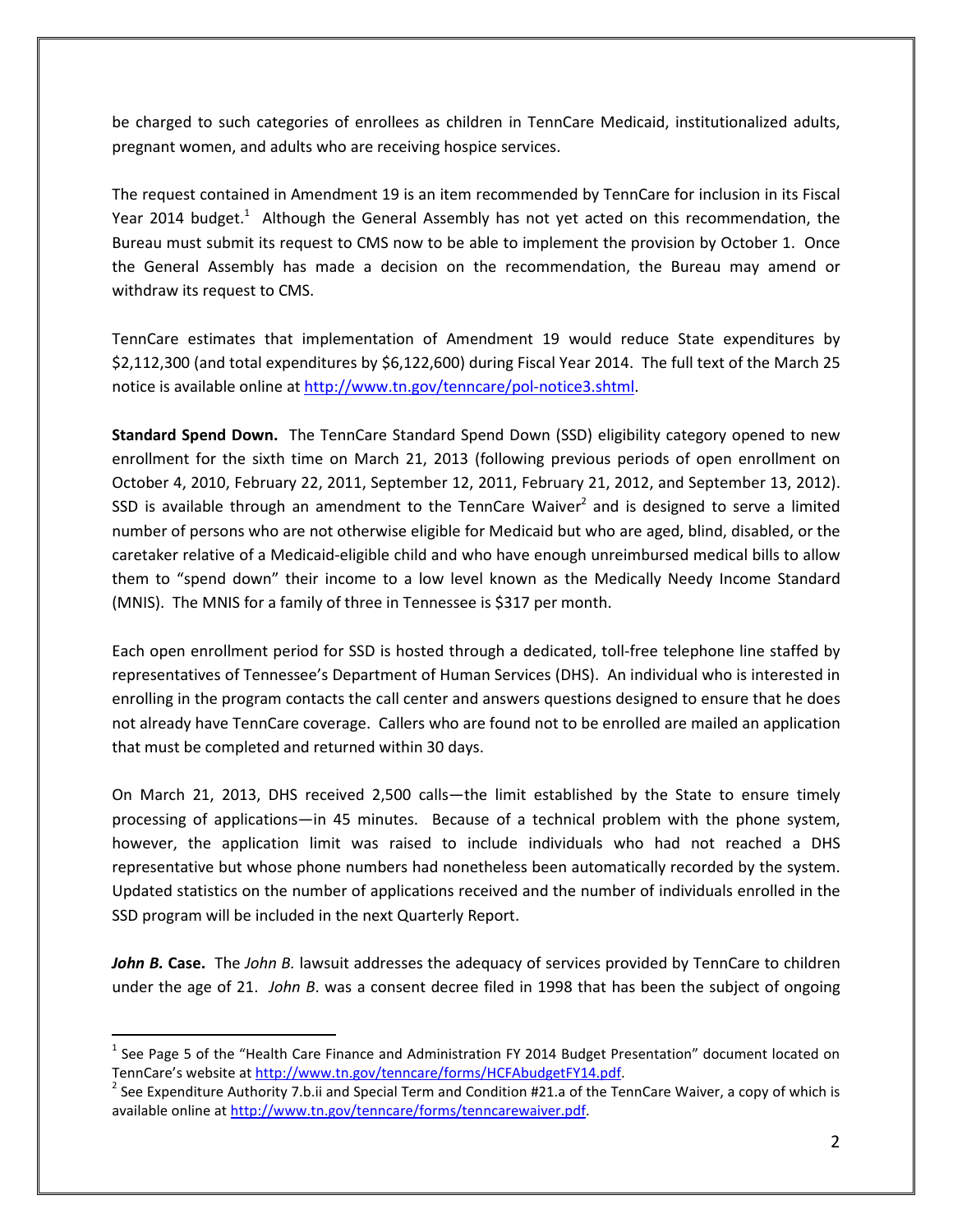litigation since 2000. In February 2012, District Judge Thomas A. Wiseman, Jr. ruled in favor of the State by dismissing the case on the grounds that TennCare had successfully established compliance with "all the binding provisions of the Consent Decree."<sup>3</sup> In response, the Plaintiffs filed a Notice of Appeal with the United States Court of Appeals for the Sixth Circuit on March 9, 2012.

A three-judge panel of the Sixth Circuit heard oral arguments on the appeal on October 5, 2012. Plaintiffs and Defendants subsequently filed supplemental briefs on the subject of TennCare's periodicity schedule, a timeline identifying the points in a child enrollee's life when the State must provide health screenings. $4$ 

On March 14, 2013, the Sixth Circuit issued a unanimous opinion upholding Judge Wiseman's decision to dismiss the *John B.* case. The 27-page ruling examined all of the arguments advanced by the Plaintiffs in their March 2012 appeal and classified each as either a "misstate[ment of] the bases of the [district] court's decision" or "simply meritless."<sup>5</sup> Acknowledging that Judge Wiseman had made one technical error with regard to the number of periodic screens that TennCare should have conducted during the previous year, the mistake was ultimately found to be "harmless" because TennCare had achieved full compliance with relevant federal law. $<sup>6</sup>$  The concluding passage of the decision offered a definitive</sup> consideration of all of these matters:

The district court's handling of this case after our remand last year was exemplary. The court conducted an exhaustive evidentiary hearing, reviewed 345 pages of proposed findings of fact and conclusions of law from the parties, and familiarized itself with thousands of pages of evidence already in the record. And on the basis of all of that evidence, the court found, in a thorough and carefully reasoned opinion, that TennCare had vastly improved its delivery of services to enrollees, and indeed become a national leader in its compliance with the Medicaid statute. The court's conclusions were sound. Its judgment is affirmed.<sup>7</sup>

The full text of the Sixth Circuit's opinion is available online at http://www.ca6.uscourts.gov/opinions.pdf/13a0068p-06.pdf.

**Incentives for Providers to Use Electronic Health Records.** The Electronic Health Record (EHR) Incentive Program is a partnership between federal and state governments that grew out of the Health Information Technology for Economic and Clinical Health (HITECH) Act. The purpose of the program, as

 $^3$  John B. v. Emkes. U.S. District Court for the Middle District of Tennessee at Nashville. Order, pages 1-2. February 14, 2012.

<sup>&</sup>lt;sup>4</sup> TennCare's periodicity schedule is available online at

http://www.tn.gov/tenncare/tenndercare/screeningsched.shtml.

 $<sup>5</sup>$  John B. v. Emkes. U.S. Court of Appeals for the Sixth Circuit. Opinion, page 2. March 14, 2013.</sup>

 $<sup>6</sup>$  Ibid, page 23.</sup>

 $<sup>7</sup>$  Ibid, page 27.</sup>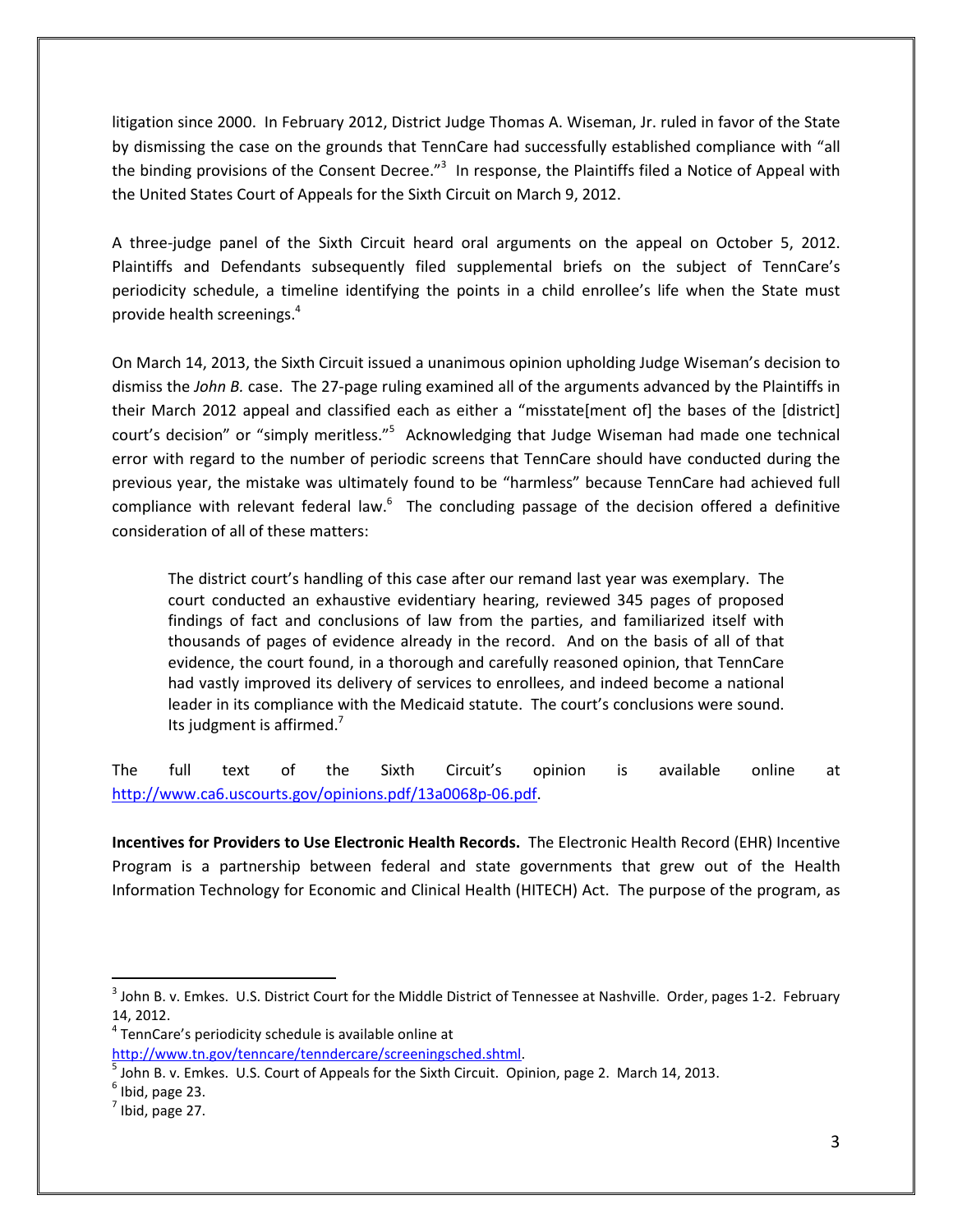its name suggests, is to provide financial incentives to Medicaid providers<sup>8</sup> to replace outdated, often paper-based approaches to medical record-keeping with an electronic system that meets rigorous certification criteria and that can improve health care delivery and quality. The federal government provides 100 percent of the funding for the incentive payments and 90 percent of the administrative costs.

Currently, Medicaid providers may qualify for two types of payments:

- First-year payments to providers who adopted, implemented, or upgraded to certified EHR technology capable of meeting "meaningful use" (i.e., use that is measurable in both quantity and quality) standards; and
- Second-year payments to providers who earned first-year payments in calendar year 2011 and achieved meaningful use of EHR technology for any period of 90 consecutive days in Fiscal Year 2012 (for eligible hospitals) or calendar year 2012 (for eligible professionals).

During the January to March 2013 quarter, first-year and second-year payments made by TennCare were as follows:

| <b>Payment Category</b> | <b>Providers Paid During</b>                                                                                                                                | <b>Quarterly Amount</b> | <b>Cumulative Amount</b> |
|-------------------------|-------------------------------------------------------------------------------------------------------------------------------------------------------------|-------------------------|--------------------------|
|                         | the Quarter                                                                                                                                                 | Paid                    | Paid                     |
| First-year payments     | 330 providers<br>(151 physicians, 122<br>nurse practitioners, 45<br>dentists, 6 hospitals, 4<br>physician assistants, and<br>2 certified nurse<br>midwives) | \$9,864,032.00          | \$109,836,694.97         |
| Second-year payments    | 119 providers<br>(68 physicians, 42 nurse<br>practitioners, and 9<br>hospitals)                                                                             | \$7,244,664.00          | \$15,171,033.00          |

Outreach activities conducted during the quarter included:

 $\overline{a}$ 

- Presentation on February 19 to representatives of the Internal Health Council, a planning group dedicated to health information technology issues with members from a dozen State offices;
- Posting an online video entitled "Three Common Challenges to Achieving State 1 Meaningful Use"—available at http://www.tn.gov/tenncare/mu\_prep.shtml—on February 13;

 $^8$  CMS allows two types of providers to participate in the Medicaid EHR Incentive Program: medical professionals (physicians, nurse practitioners, certified nurse midwives, dentists, and certain kinds of physician assistants) and hospitals (acute care hospitals, critical access hospitals, and children's hospitals).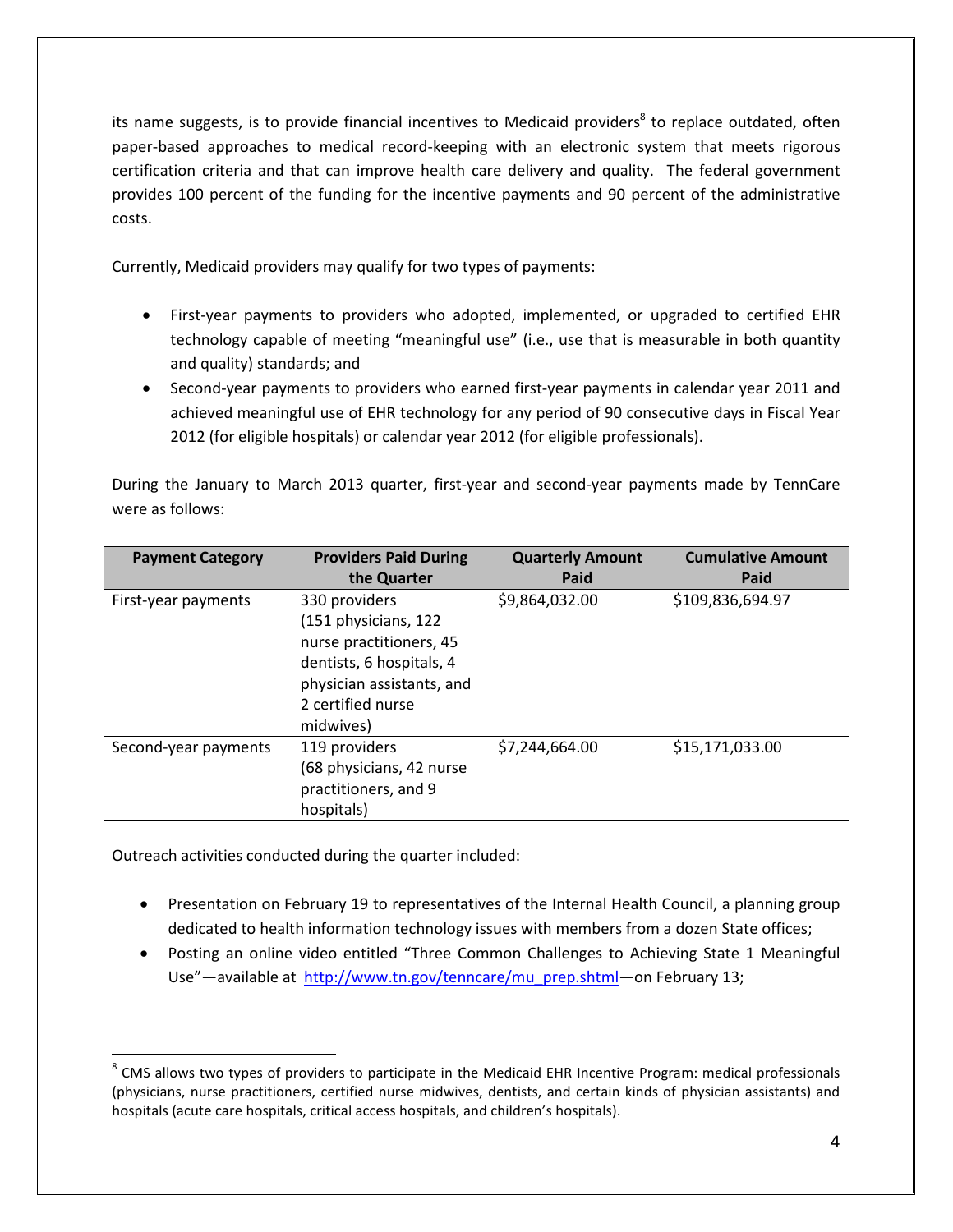- Posting an online video entitled "Timelines for the 2011 Cohort"<sup>9</sup>—available at http://www.tn.gov/tenncare/mu\_2011timeline.shtml—on March 12;
- Monthly newsletters distributed by the Bureau's EHR ListServ; and
- A quarterly reminder issued through the Provider Incentive Payment Program ("PIPP") system to Tennessee providers who had registered at the federal level but not at the state level.

This robust promotion of the EHR program will continue during the April-June 2013 quarter in a variety of venues, including the Fifth Annual CMS Multi-State Medicaid HITECH Conference, monthly meetings of the Internal Health Council, and provider meetings and open houses hosted by TennCare's MCOs.

**Request for Proposals for Dental Benefits Management.** With less than six months remaining until the contract between TennCare and its current dental benefits manager (DBM) Delta Dental of Tennessee<sup>10</sup> expires on September 30, 2013, the State issued a request for proposals (RFP) for dental administrative and management services on February 1, 2013.

According to the "Scope of Services" portion of the RFP document (available online at http://tn.gov/generalserv/cpo/sourcing\_sub/documents/31865-00355.pdf), actual delivery of services would begin on October 1, 2013, but would be preceded by a five-month period of "readiness review." All previous contracts between TennCare and Dental Benefits Managers have been "Administrative Services Only" (or "ASO") contracts. This contract will be a partial risk-bearing contract.

The deadline for submission of a proposal to TennCare is April 2, 2013, and the successful bidder will be revealed on April 16, 2013.

**New Chief Medical Officer.** On January 28, 2013, Vaughn Frigon, M.D. joined TennCare's Executive Staff in the role of Chief Medical Officer. He fills the position left vacant when Dr. Wendy Long assumed a dual role as TennCare's Deputy Director and Chief of Staff.

Dr. Frigon, who is originally from Virginia, graduated from the United States Military Academy at West Point and served in the United States Army Infantry as a platoon leader during the first Persian Gulf War. After attending medical school at the University of Tennessee's College of Medicine in Memphis, he completed both an Orthopedic Surgery residency at Tulane University, and the Health Care MBA program at Vanderbilt University's Owen Graduate School of Management.

Dr. Frigon is board certified by the American Board of Orthopaedic Surgery and has practiced orthopedics for 12 years. He has also worked as the Lead Medical Director for the Unum Insurance Company in Chattanooga for the last five years. The diversity of his professional experience—military

 $\overline{a}$ 

 $9$  The "2011 Cohort" refers to the group of eligible professionals who attested to adoption, implementation, or upgrade of certified EHR technology and who earned a first-year incentive payment for Calendar Year 2011.

 $10$  Delta Dental delivers services to TennCare enrollees under the program name "TennDent."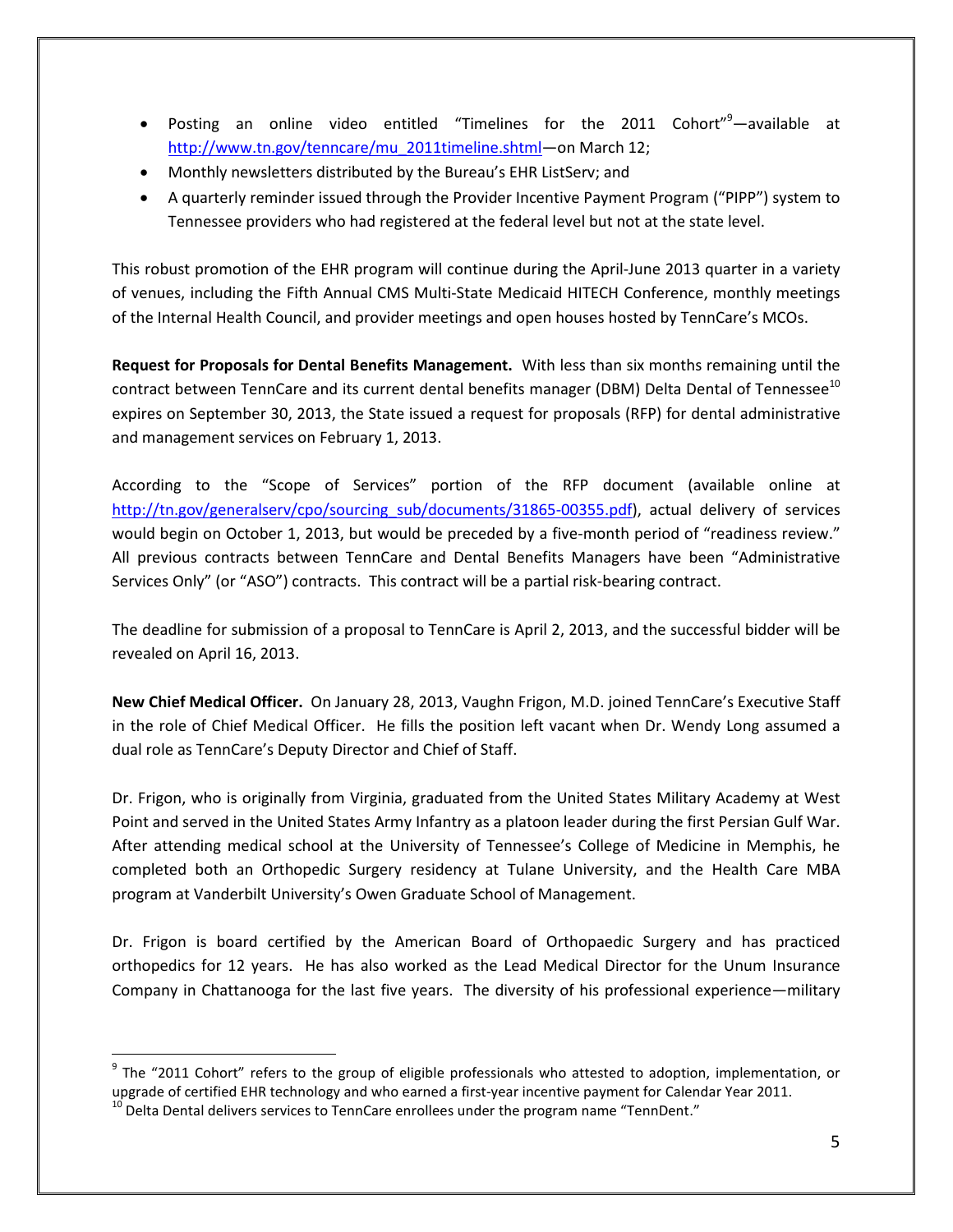service, providing care in rural communities with significant Medicaid populations, helping manage a corporate insurance program—should be a valuable asset for TennCare.

**Essential Access Hospital (EAH) Payments.** The TennCare Bureau continued to make Essential Access Hospital payments during the January-March 2013 quarter. Essential Access Hospital payments are payments from a pool of \$100 million (\$34,220,000 in State dollars) appropriated by the General Assembly and funded by the Enhanced Coverage Fee.

The methodology for distributing these funds specifically considers each hospital's relative contribution to providing services to TennCare members, while also acknowledging differences in payer mix and hospitals' relative ability to make up TennCare losses. Data from the Hospital Joint Annual Report is used to determine hospitals' eligibility for these payments. Eligibility is determined each quarter based on each hospital's participation in TennCare. In order to receive a payment for the quarter, a hospital must be a contracted provider with TennCare Select and at least one other Managed Care Organization (MCO), and it must have contracted with TennCare Select for the entire quarter that the payment represents. Excluded from the Essential Access Hospital payments are Critical Access Hospitals, which receive cost-based reimbursement from the TennCare program and, therefore, do not have unreimbursed TennCare costs, and the four State mental health institutes.

The Essential Access Hospital payments made during the third quarter of State Fiscal Year 2013 for dates of service during the second quarter of State Fiscal Year 2013 are shown in the table below.

|                                           |                          | <b>EAH Third Quarter FY</b> |
|-------------------------------------------|--------------------------|-----------------------------|
| <b>Hospital Name</b>                      | County                   | 2013                        |
| Regional Medical Center at Memphis        | <b>Shelby County</b>     | \$3,498,038                 |
| Vanderbilt University Hospital            | Davidson County          | \$3,262,097                 |
| <b>Erlanger Medical Center</b>            | <b>Hamilton County</b>   | \$2,653,725                 |
| University of Tennessee Memorial Hospital | <b>Knox County</b>       | \$1,444,289                 |
| Johnson City Medical Center (with         |                          |                             |
| Woodridge)                                | <b>Washington County</b> | \$954,982                   |
| Parkridge Medical Center (with Parkridge  |                          |                             |
| Valley)                                   | <b>Hamilton County</b>   | \$733,344                   |
| LeBonheur Children's Medical Center       | Shelby County            | \$732,329                   |
| Metro Nashville General Hospital          | Davidson County          | \$686,869                   |
| Jackson - Madison County General Hospital | <b>Madison County</b>    | \$590,596                   |
| East Tennessee Children's Hospital        | <b>Knox County</b>       | \$517,671                   |
| Methodist Healthcare - South              | Shelby County            | \$466,418                   |
| Methodist Healthcare - Memphis Hospitals  | Shelby County            | \$425,649                   |
| Saint Jude Children's Research Hospital   | Shelby County            | \$351,847                   |
| <b>Baptist Hospital</b>                   | Davidson County          | \$314,078                   |
| Parkwest Medical Center (with Peninsula)  | <b>Knox County</b>       | \$312,139                   |
| Physicians Regional Medical Center        | <b>Knox County</b>       | \$292,475                   |

#### **Essential Access Hospital Payments for the Quarter**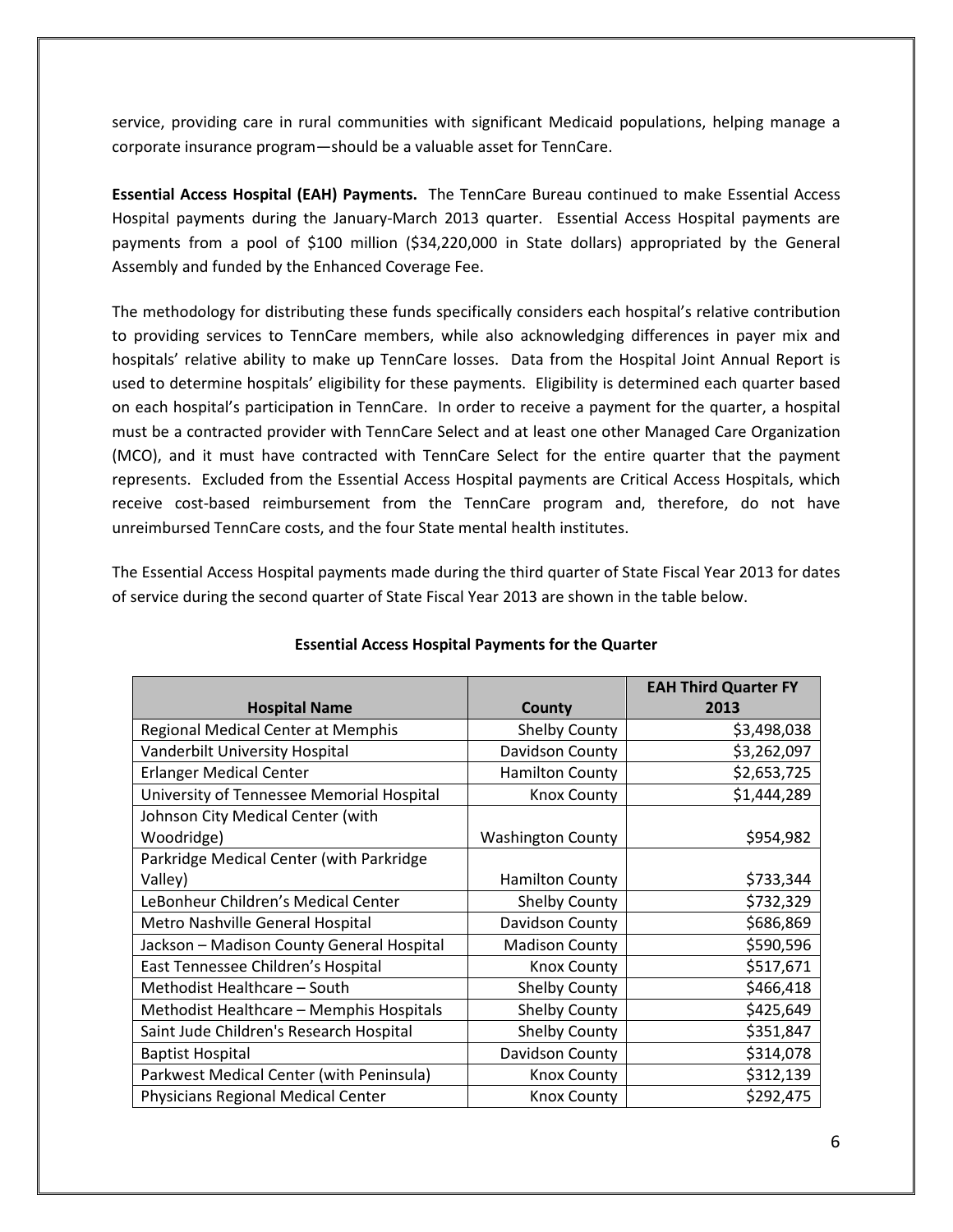|                                            |                          | <b>EAH Third Quarter FY</b> |
|--------------------------------------------|--------------------------|-----------------------------|
| <b>Hospital Name</b>                       | <b>County</b>            | 2013                        |
| University Medical Center (with McFarland) | <b>Wilson County</b>     | \$280,181                   |
| Pathways of Tennessee                      | <b>Madison County</b>    | \$270,713                   |
| Wellmont Holston Valley Medical Center     | <b>Sullivan County</b>   | \$254,870                   |
| Saint Francis Hospital                     | <b>Shelby County</b>     | \$249,314                   |
| <b>Centennial Medical Center</b>           | Davidson County          | \$242,912                   |
| Skyline Medical Center (with Madison       |                          |                             |
| Campus)                                    | Davidson County          | \$237,797                   |
| Maury Regional Hospital                    | <b>Maury County</b>      | \$234,478                   |
| Ridgeview Psychiatric Hospital and Center  | Anderson County          | \$229,287                   |
| Methodist Healthcare - North               | Shelby County            | \$222,671                   |
| Middle Tennessee Medical Center            | <b>Rutherford County</b> | \$222,517                   |
| Fort Sanders Regional Medical Center       | <b>Knox County</b>       | \$219,407                   |
| <b>Delta Medical Center</b>                | <b>Shelby County</b>     | \$217,238                   |
| Cookeville Regional Medical Center         | <b>Putnam County</b>     | \$183,838                   |
| <b>Skyridge Medical Center</b>             | <b>Bradley County</b>    | \$178,717                   |
|                                            | Montgomery               |                             |
| <b>Gateway Medical Center</b>              | County                   | \$176,105                   |
| Parkridge East Hospital                    | <b>Hamilton County</b>   | \$173,932                   |
| Wellmont Bristol Regional Medical Center   | <b>Sullivan County</b>   | \$163,268                   |
| <b>Blount Memorial Hospital</b>            | <b>Blount County</b>     | \$160,229                   |
| <b>Baptist Memorial Hospital for Women</b> | <b>Shelby County</b>     | \$143,622                   |
| Morristown - Hamblen Healthcare System     | Hamblen County           | \$136,301                   |
| Baptist Memorial Hospital - Tipton         | <b>Tipton County</b>     | \$132,539                   |
| <b>Sumner Regional Medical Center</b>      | <b>Sumner County</b>     | \$124,081                   |
| <b>StoneCrest Medical Center</b>           | <b>Rutherford County</b> | \$118,037                   |
| <b>NorthCrest Medical Center</b>           | <b>Robertson County</b>  | \$114,729                   |
| Tennova Healthcare - Newport Medical       |                          |                             |
| Center                                     | Cocke County             | \$110,710                   |
| <b>Horizon Medical Center</b>              | Dickson County           | \$110,585                   |
| <b>LeConte Medical Center</b>              | Sevier County            | \$109,840                   |
| Southern Hills Medical Center              | Davidson County          | \$107,302                   |
| <b>Summit Medical Center</b>               | Davidson County          | \$107,033                   |
| Tennova Healthcare - LaFollette Medical    |                          |                             |
| Center                                     | Campbell County          | \$103,041                   |
| Methodist Medical Center of Oak Ridge      | Anderson County          | \$100,604                   |
| Takoma Regional Hospital                   | <b>Greene County</b>     | \$92,046                    |
| Harton Regional Medical Center             | Coffee County            | \$91,830                    |
| Sweetwater Hospital Association            | Monroe County            | \$89,968                    |
| Henry County Medical Center                | <b>Henry County</b>      | \$86,169                    |
| Baptist Memorial Hospital - Union City     | <b>Obion County</b>      | \$85,339                    |
| <b>Dyersburg Regional Medical Center</b>   | <b>Dyer County</b>       | \$83,857                    |
| Humboldt General Hospital                  | <b>Gibson County</b>     | \$77,962                    |
| Wellmont Hawkins County Memorial Hospital  | <b>Hawkins County</b>    | \$77,377                    |
| United Regional Medical Center             | Coffee County            | \$76,486                    |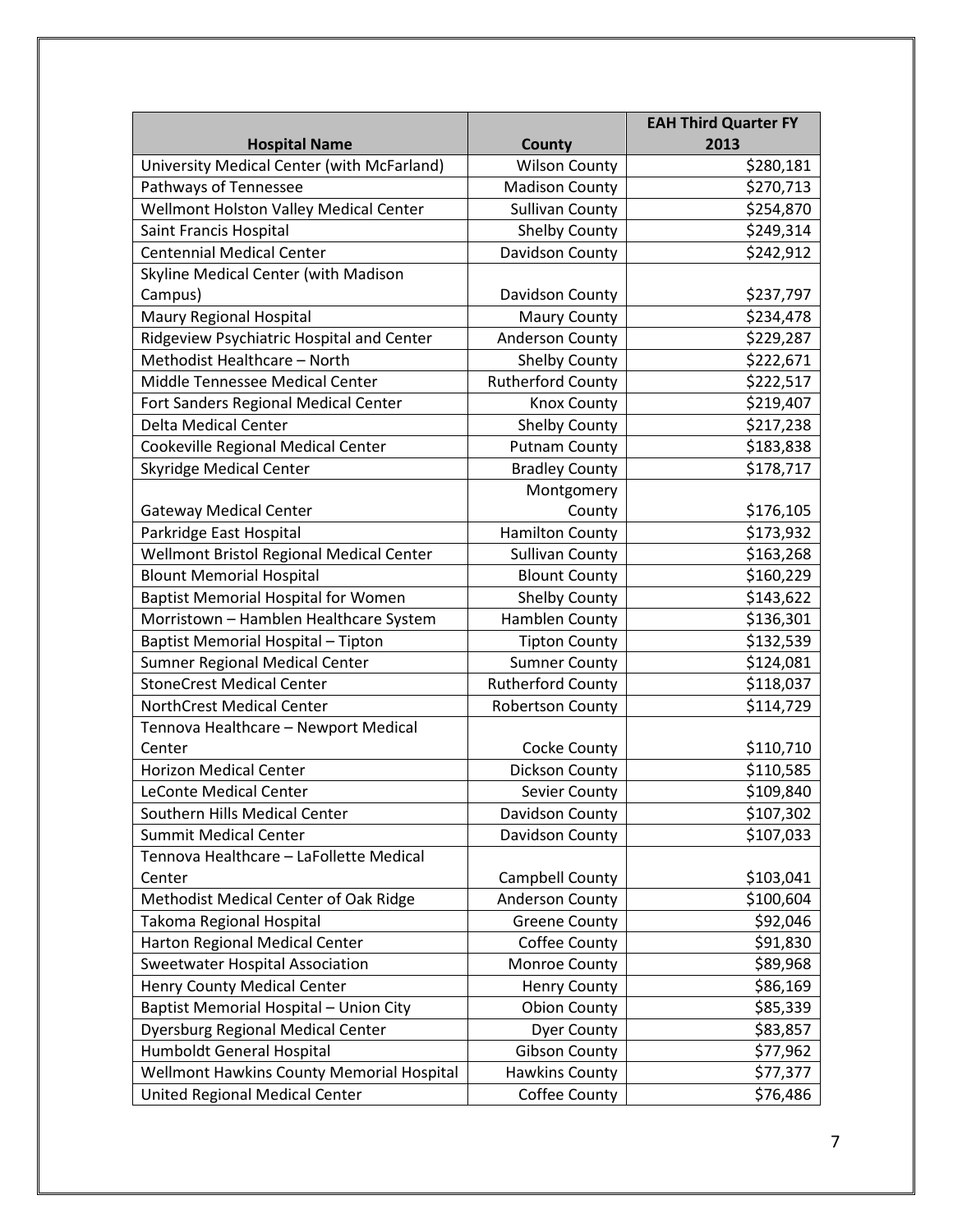|                                            |                         | <b>EAH Third Quarter FY</b> |
|--------------------------------------------|-------------------------|-----------------------------|
| <b>Hospital Name</b>                       | County                  | 2013                        |
| Lakeway Regional Hospital                  | Hamblen County          | \$75,474                    |
| Jellico Community Hospital                 | Campbell County         | \$74,678                    |
| <b>Grandview Medical Center</b>            | <b>Marion County</b>    | \$73,041                    |
| Skyridge Medical Center - Westside         | <b>Bradley County</b>   | \$72,495                    |
| Indian Path Medical Center                 | <b>Sullivan County</b>  | \$72,336                    |
| <b>Athens Regional Medical Center</b>      | <b>McMinn County</b>    | \$71,119                    |
| <b>Heritage Medical Center</b>             | <b>Bedford County</b>   | \$68,896                    |
| Regional Hospital of Jackson               | <b>Madison County</b>   | \$65,759                    |
| Crockett Hospital                          | Lawrence County         | \$62,268                    |
| River Park Hospital                        | <b>Warren County</b>    | \$62,139                    |
| <b>Lincoln Medical Center</b>              | <b>Lincoln County</b>   | \$60,038                    |
| <b>Bolivar General Hospital</b>            | Hardeman County         | \$59,954                    |
| Southern Tennessee Medical Center          | Franklin County         | \$59,095                    |
| <b>Sycamore Shoals Hospital</b>            | <b>Carter County</b>    | \$58,928                    |
| <b>Hardin Medical Center</b>               | <b>Hardin County</b>    | \$57,602                    |
| Livingston Regional Hospital               | <b>Overton County</b>   | \$51,338                    |
| <b>Wayne Medical Center</b>                | <b>Wayne County</b>     | \$50,466                    |
| Hillside Hospital                          | <b>Giles County</b>     | \$45,330                    |
| <b>Roane Medical Center</b>                | Roane County            | \$43,291                    |
| <b>Claiborne County Hospital</b>           | <b>Claiborne County</b> | \$38,162                    |
| McKenzie Regional Hospital                 | <b>Carroll County</b>   | \$38,001                    |
| <b>McNairy Regional Hospital</b>           | <b>McNairy County</b>   | \$34,412                    |
| <b>Volunteer Community Hospital</b>        | <b>Weakley County</b>   | \$31,476                    |
| Jamestown Regional Medical Center          | <b>Fentress County</b>  | \$30,885                    |
| <b>Gibson General Hospital</b>             | <b>Gibson County</b>    | \$28,863                    |
| <b>Haywood Park Community Hospital</b>     | Haywood County          | \$28,841                    |
| Baptist Memorial Hospital - Huntingdon     | <b>Carroll County</b>   | \$27,915                    |
| <b>Henderson County Community Hospital</b> | <b>Henderson County</b> | \$23,819                    |
| Methodist Healthcare - Fayette             | <b>Fayette County</b>   | \$23,225                    |
| DeKalb Community Hospital                  | DeKalb County           | \$21,431                    |
| <b>Decatur County General Hospital</b>     | <b>Decatur County</b>   | \$20,672                    |
| White County Community Hospital            | <b>White County</b>     | \$19,787                    |
| Emerald - Hodgson Hospital                 | Franklin County         | \$14,786                    |
| <b>TOTAL</b>                               |                         | \$25,000,000                |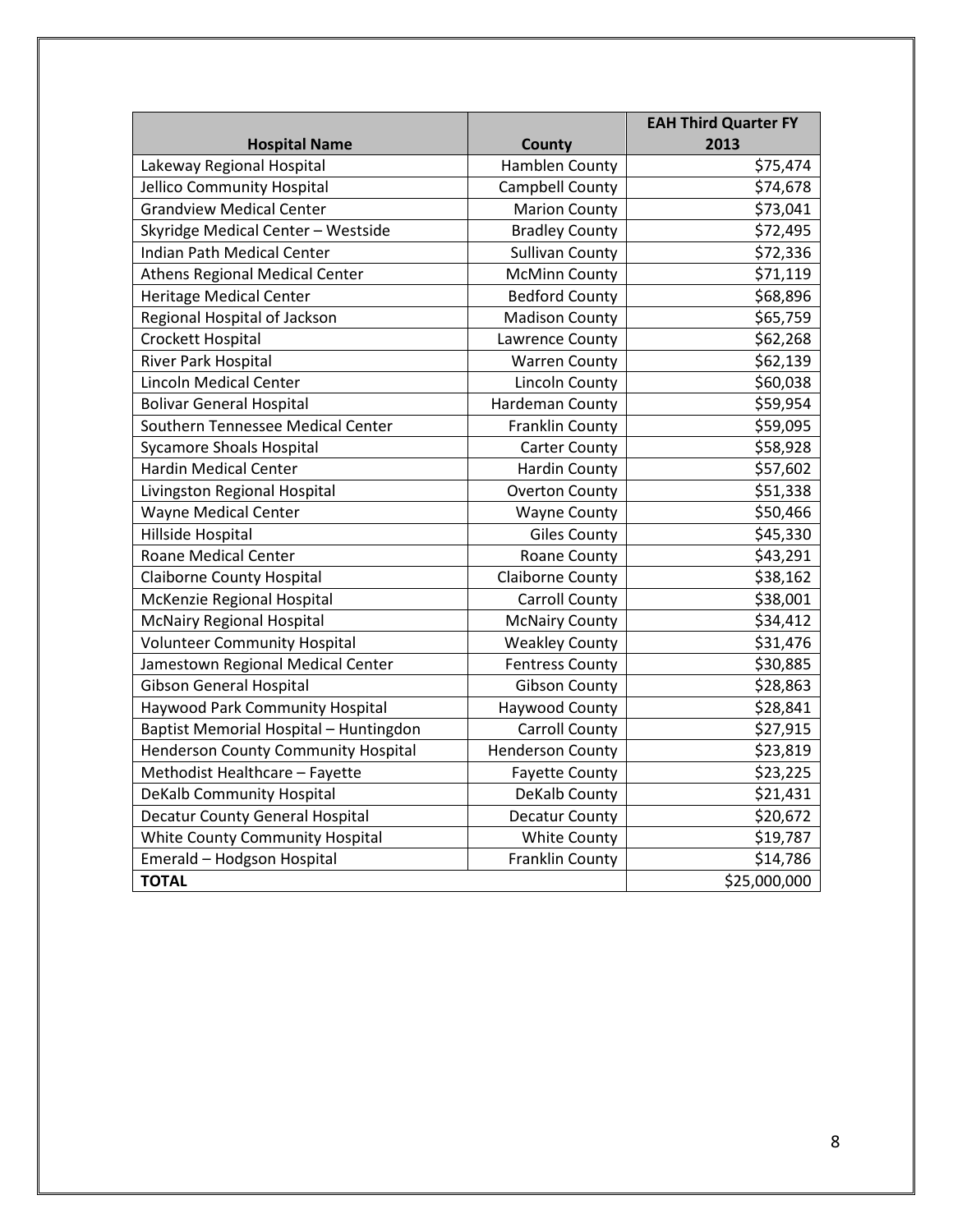## **Number of Recipients on TennCare and Costs to the State**

At the end of the period January 1, 2013, through March 31, 2013, there were 1,185,635 Medicaid eligibles and 20,122 Demonstration eligibles enrolled in TennCare, for a total of 1,205,757 persons.

Estimates of TennCare spending for the third quarter are summarized in the table below.

| <b>Spending Category</b> | 3rd Quarter*    |
|--------------------------|-----------------|
| MCO services**           | \$1,281,707,700 |
| Dental services          | \$31,531,800    |
| Pharmacy services        | \$172,458,900   |
| Medicare "clawback"***   | \$28,209,300    |

*\*These figures are cash basis as of March 31 and are unaudited.* 

 $\overline{a}$ 

*\*\*This figure includes Integrated Managed Care MCO expenditures.* 

*\*\*\*The Medicare Part D clawback is money states are required to pay to the federal government to help offset costs the federal government incurs by covering the prescription benefit for enrollees who have both Medicare and Medicaid.*

## **Viability of MCCs in the TennCare Program**

**Claims payment analysis.** TennCare's prompt pay requirements may be summarized as shown below.

| <b>Entity</b> | <b>Standard</b>                                                       | <b>Authority</b>        |
|---------------|-----------------------------------------------------------------------|-------------------------|
| <b>MCOs</b>   | 90% of clean claims for payment for services delivered to             | T.C.A. $§$ 56-32-126(b) |
| (non-CHOICES  | TennCare enrollees are paid within 30 calendar days of the            |                         |
| services)     | receipt of such claims.                                               |                         |
|               |                                                                       |                         |
|               | 99.5% of all provider claims are processed, and, if                   |                         |
|               | appropriate, paid within 60 calendar days of receipt.                 |                         |
| <b>MCOs</b>   | 90% of clean electronically submitted Nursing Facility and            | TennCare contract       |
| (CHOICES      | applicable Home and Community Based Services claims <sup>11</sup> are |                         |
| services)     | processed and paid within 14 calendar days of receipt.                |                         |
|               |                                                                       |                         |
|               | 99.5% of clean electronically submitted Nursing Facility and          |                         |
|               | applicable Home and Community Based Services claims <sup>12</sup> are |                         |
|               | processed and paid within 21 calendar days of receipt.                |                         |

 $11$  Excludes Personal Emergency Response Systems (PERS), assistive technology, minor home modifications, and pest control claims. Claims for delivery of these services are handled like general MCO claims.  $12$  Ibid.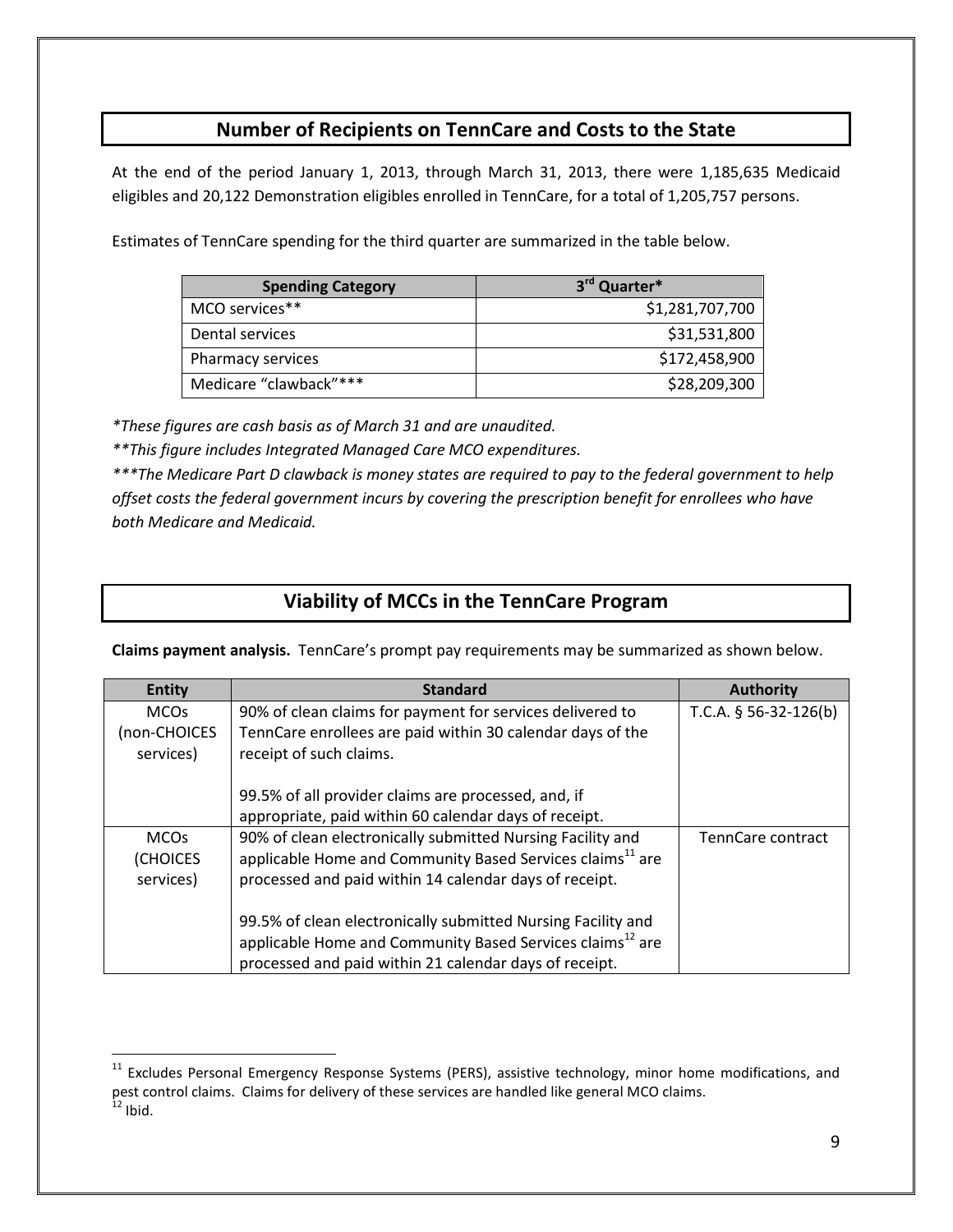| <b>Entity</b> | <b>Standard</b>                                              | <b>Authority</b>     |
|---------------|--------------------------------------------------------------|----------------------|
| <b>DBM</b>    | 90% of clean claims for payment for services delivered to    | TennCare contract    |
|               | TennCare enrollees are processed, and, if appropriate, paid  | and in accordance    |
|               | within 30 calendar days of the receipt of such claims.       | with T.C.A. § 56-32- |
|               |                                                              | 126(b)               |
|               | 99.5% of all provider claims are processed, and, if          |                      |
|               | appropriate, paid within 60 calendar days of receipt.        |                      |
| <b>PBM</b>    | 100% of all clean claims submitted by pharmacy providers are | TennCare contract    |
|               | paid within 10 calendar days of receipt.                     |                      |

The MCOs, the DBM, and the PBM are required to submit monthly claims data files of all TennCare claims processed to the Tennessee Department of Commerce and Insurance (TDCI) for verification of statutory and contractual prompt pay compliance. The plans are required to separate their claims data by TennCare Contract (i.e., East, Middle, or West Grand Region) and by subcontractor (e.g., claims processed by a vision benefits manager). Furthermore, the MCOs are required to identify separately non-emergency transportation (NEMT) claims in the data files. Finally, the MCOs are required to submit separate claims data files representing a subset of electronically submitted Nursing Facility and applicable Home and Community Based Services claims for CHOICES enrollees. TDCI then performs an analysis and reports the results of the prompt pay analyses by NEMT and CHOICES claim types, by subcontractor, by TennCare contract, and by total claims processed for the month.

If an MCO does not comply with the prompt pay requirements based on the total claims processed in a month, TDCI has the statutory authority to levy an administrative penalty of \$10,000 for each month of non-compliance after the first instance of non-compliance was reported to the plan. The TennCare Bureau can also assess liquidated damages pursuant to the terms of the Contractor Risk Agreement. If the DBM and PBM do not meet their contractual prompt pay requirements, only the TennCare Bureau can assess applicable liquidated damages against these entities.

**Net worth requirement.** By statute, the minimum net worth requirement for each TennCare MCO is calculated based on premium revenue for the most recent calendar year, as well as any TennCare payments made to the MCO that are not reported as premium revenue.

During this quarter, the MCOs submitted their National Association of Insurance Commissioners (NAIC) 2012 Annual Financial Statements. As of December 31, 2012, TennCare MCOs reported net worth as indicated in the table below. $^{13}$ 

| MCO                  | <b>Net Worth</b> | Reported         | Excess/      |
|----------------------|------------------|------------------|--------------|
|                      | Requirement      | <b>Net Worth</b> | (Deficiency) |
| Amerigroup Tennessee | \$17,328,549     | \$106,079,845    | \$88,751,296 |

<sup>&</sup>lt;sup>13</sup> The "Net Worth Requirement" and "Reported Net Worth" figures in the table are based on the MCOs' companywide operations, not merely their TennCare operations. Amerigroup, for instance, operates a Medicare Advantage Plan in Middle Tennessee, while UnitedHealthcare has several lines of business in Illinois, Iowa, Virginia, and Tennessee. Volunteer State Health Plan, by contrast, operates solely on TennCare's behalf.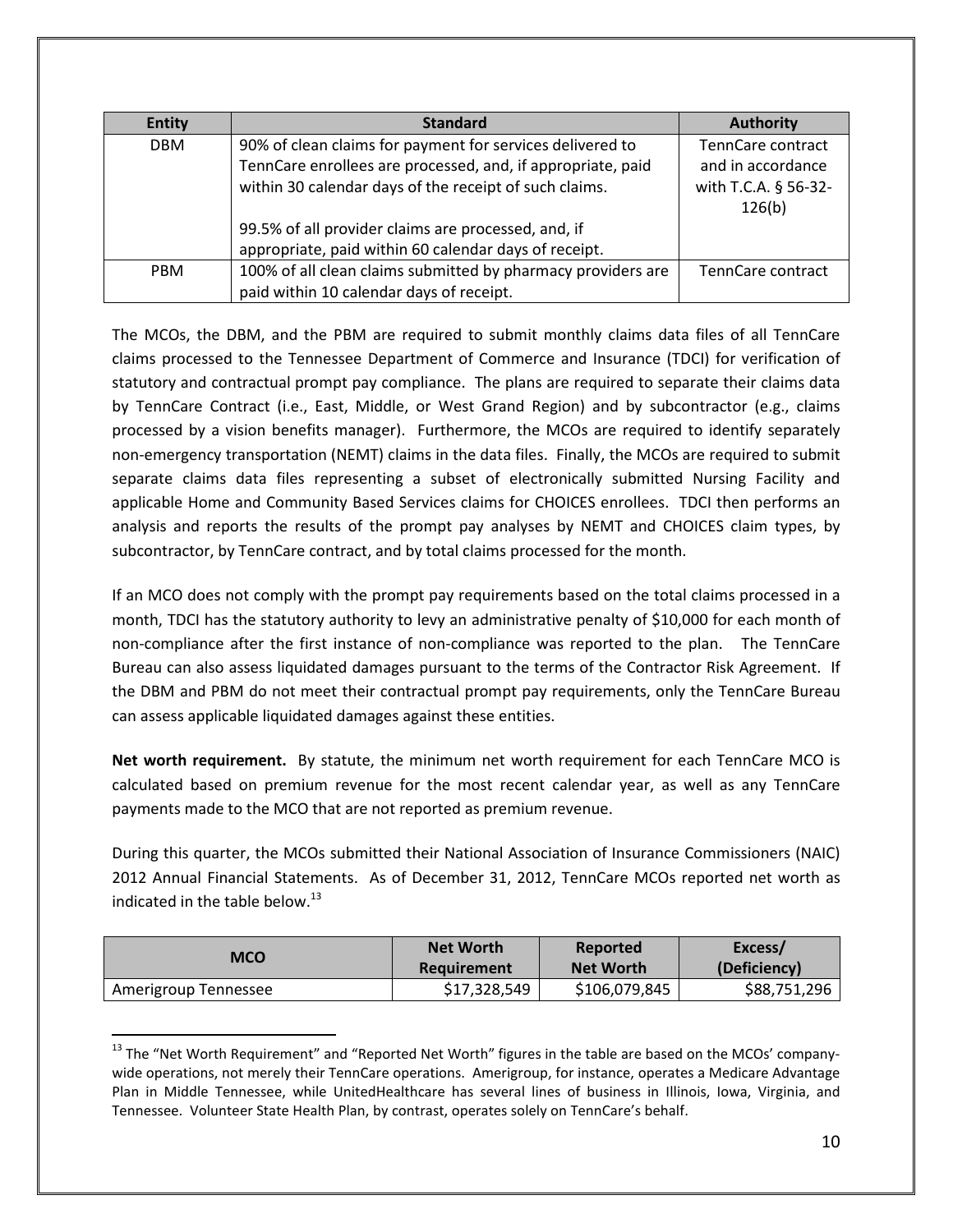| <b>MCO</b>                                                                           | <b>Net Worth</b><br>Requirement | Reported<br><b>Net Worth</b> | Excess/<br>(Deficiency) |
|--------------------------------------------------------------------------------------|---------------------------------|------------------------------|-------------------------|
| UnitedHealthcare Plan of the River<br>(UnitedHealthcare Community<br>Valley<br>Plan) | \$64,481,178                    | \$441,221,776                | \$376,740,598           |
| Volunteer State Health Plan (BlueCare<br>& TennCare Select)                          | \$35,639,453                    | \$217,716,730                | \$182,077,277           |

All TennCare MCOs met their minimum net worth requirements as of December 31, 2012.

## **Success of Fraud Detection and Prevention**

The mission of the Tennessee Office of Inspector General (OIG) is: *To identify, investigate, and prosecute persons who commit fraud or abuse against the TennCare program and to recoup money owed to the State of Tennessee.* The OIG staff receives case information from a variety of sources including: local law enforcement, the TennCare Bureau, Health Related Boards (HRB), the Department of Human Services (DHS), other state agencies, health care providers, Managed Care Contractors (MCCs), and the general public via the OIG website, fax, written correspondence, and phone calls to the OIG hotline. The statistics for the third quarter of the 2012 - 2013 fiscal year are as follows:

### **Summary of Enrollee Cases**

|                       | Quarter | <b>Grand Total to Date</b><br>(since creation of OIG in July 2004) |
|-----------------------|---------|--------------------------------------------------------------------|
| Cases Received        | 3.311   | 148.501                                                            |
| Abuse Cases Received* | 1.528   | 71.832                                                             |

*\* Abuse cases may be referred to the appropriate Managed Care Organization (MCO), the TennCare Bureau, or DHS for further review/action.* 

#### **Court Fines & Costs Imposed**

|                                  | Quarter     | <b>Grand Total to Date</b>           |
|----------------------------------|-------------|--------------------------------------|
|                                  |             | (since creation of OIG in July 2004) |
| <b>Fines</b>                     | \$22,670.00 | \$708,455.00                         |
| Court Costs & Taxes              | \$9,529.45  | \$224,927.21                         |
| <b>Court Ordered Restitution</b> | \$66,076.43 | \$2,131,306.45                       |
| Drug Funds/Forfeitures           | \$2,735.00  | \$435,548.56                         |

The OIG aggressively pursues enrollees who have apparently committed fraud or abuse against the TennCare program. The primary criminal case types are: prescription drug cases (drug diversion, drug seekers, doctor shopping, and forging prescriptions), reporting a false income, access to other insurance when one is enrolled in an "uninsured" category, and ineligible individuals using a TennCare card.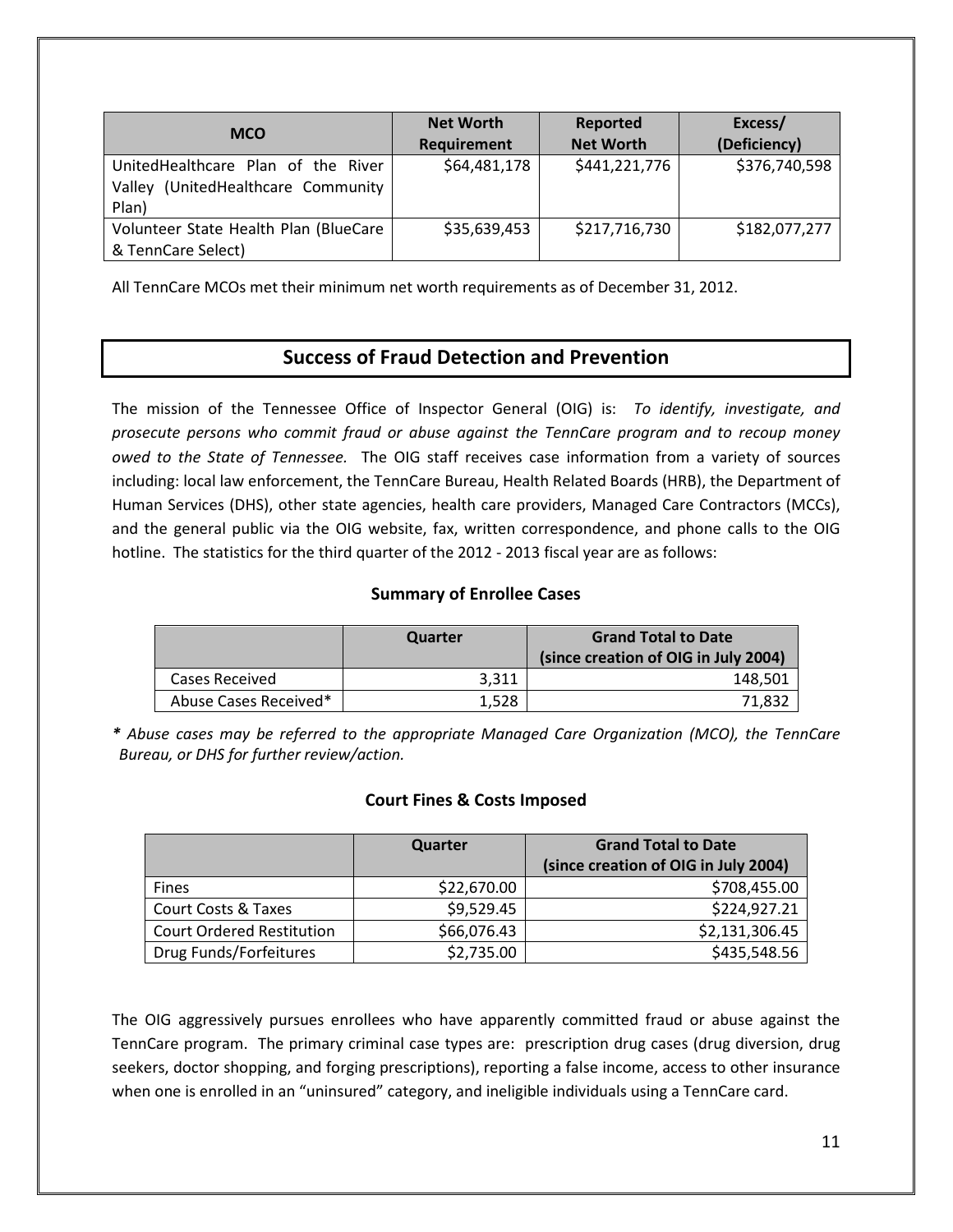One relatively new development reflected in the "Arrest Categories" table below is OIG's participation in the Drug Enforcement Administration (DEA) Task Force. In March 2013, an OIG Special Agent assigned to the DEA Task Force made 11 felony drug arrests.

| Category                            | Quarter | <b>Grand Total to Date</b>           |
|-------------------------------------|---------|--------------------------------------|
|                                     |         | (since creation of OIG in July 2004) |
| Drug Diversion/Forgery RX           | 5       | 528                                  |
| Drug Diversion/Sale RX              | 18      | 720                                  |
| Doctor Shopping                     | 6       | 272                                  |
| Access to Insurance                 | 0       | 55                                   |
| Operation FALCON III <sup>14</sup>  | 0       | 32                                   |
| Operation FALCON 2007 <sup>15</sup> | 0       | 16                                   |
| False Income                        | 0       | 78                                   |
| Ineligible Person Using Card        | 0       | 20                                   |
| Living Out Of State                 | 1       | 23                                   |
| <b>Asset Diversion</b>              | 0       | 7                                    |
| <b>ID Theft</b>                     | 0       | 63                                   |
| Aiding & Abetting                   | 0       | 7                                    |
| Failure to Appear in Court          | 0       | 3                                    |
| Child Not in the Home               | 3       | 13                                   |
| <b>DEA Task Force</b>               | 11      | 13                                   |
| <b>GRAND TOTAL</b>                  | 44      | 1,850                                |

#### **Arrest Categories**

#### **OIG Case Recoupment & Recommendations**

|                                                 | Quarter      | <b>Grand Total to Date</b><br>(since February<br>$2005$ <sup>16</sup> |
|-------------------------------------------------|--------------|-----------------------------------------------------------------------|
| Court Ordered Recoupment                        | \$115,214.33 | $$4,534,879.06^{17}$                                                  |
| Recommended TennCare Terminations <sup>18</sup> | 128          | 49,885                                                                |

<sup>&</sup>lt;sup>14</sup> Operation FALCON ("Federal and Local Cops Organized Nationally") III—conducted October 22-28, 2006—was a joint mission among federal, state, city, and county law enforcement agencies to arrest fugitives, including individuals facing narcotics charges. Additional information about all of the Operation FALCON initiatives is available on the website of the United States Marshals Service at http://www.usmarshals.gov/falcon/index.html.

<sup>&</sup>lt;sup>15</sup> Operation FALCON 2007, which took place from June through September of that year, was the follow-up initiative to Operation FALCON III (described in Footnote 14). Like its predecessor, Operation FALCON 2007 targeted fugitives with open warrants.

<sup>&</sup>lt;sup>16</sup> On February 15, 2005, a Fiscal Manager and an attorney joined the OIG staff to facilitate and document recoupment and recommended terminations.

 $17$  This total reflects dollars collected by the OIG and sent to the TennCare Bureau.

<sup>&</sup>lt;sup>18</sup> Recommendations that enrollees' TennCare coverage should be terminated are sent to the TennCare Bureau for review and determination of appropriate action. These recommendations are based on information received and reviewed by the OIG. The Bureau determines whether these referrals meet the criteria for termination.